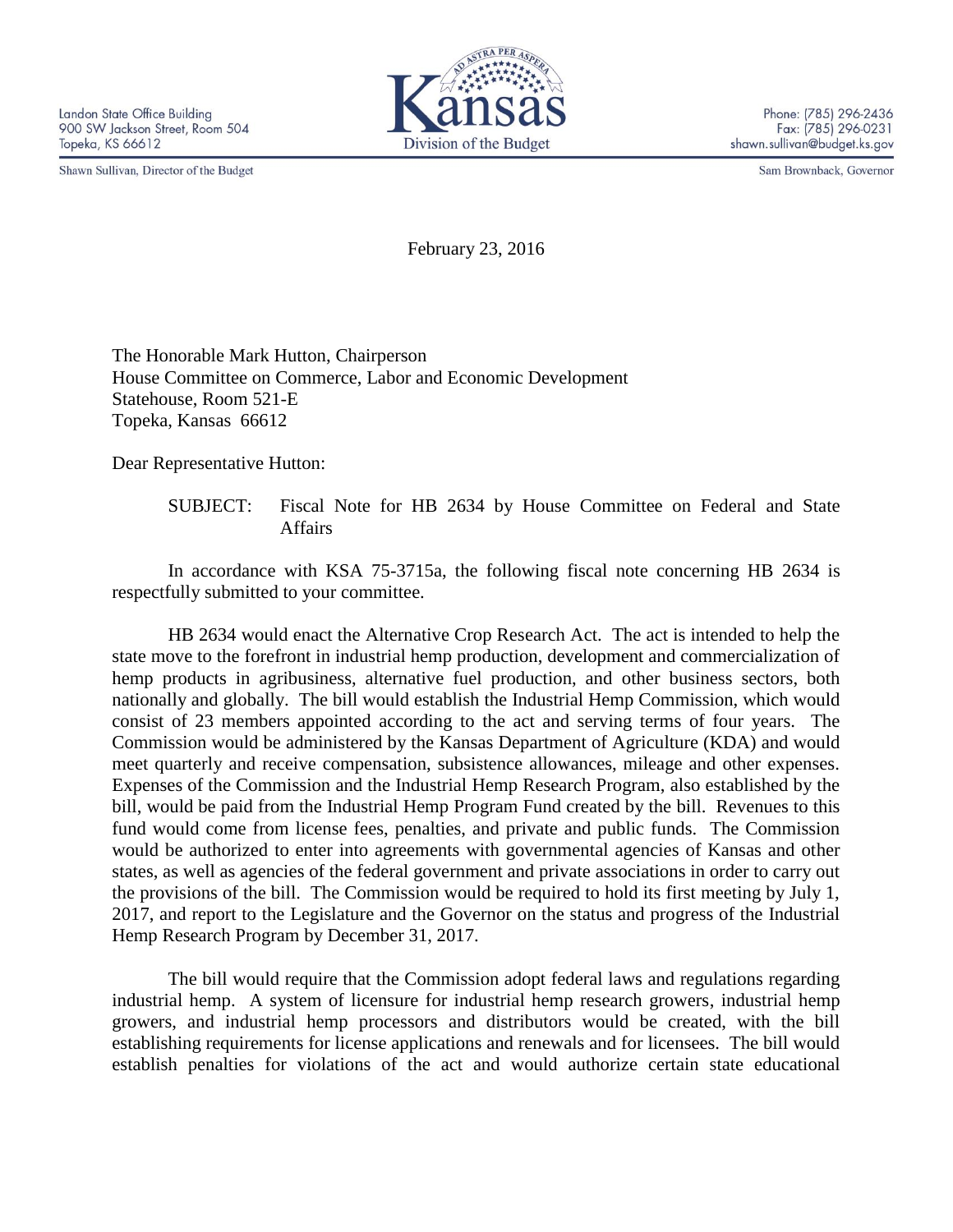institutions to participate in activities for the purpose of developing and reproducing seeds that could be certified under the Kansas Seed Law for growing industrial hemp.

| <b>Estimated State Fiscal Effect</b> |            |           |            |           |
|--------------------------------------|------------|-----------|------------|-----------|
|                                      | FY 2016    | FY 2016   | FY 2017    | FY 2017   |
|                                      | <b>SGF</b> | All Funds | <b>SGF</b> | All Funds |
| Revenue                              | --         | $- -$     |            | \$3,000   |
| Expenditure                          | --         | $ -$      | \$782,397  | \$785,397 |
| FTE Pos.                             | --         | $- -$     | --         | 6.00      |

The Kansas Board of Regents reports that passage of the bill would have an effect on Regents' postsecondary educational institutions involved with the Industrial Hemp Research Program. Expenditures associated with this involvement would not be dependent on State General Fund monies, however, but would be offset by revenue to the Industrial Hemp Program Fund, as well as public and private sources that could be used to implement the research program. The Kansas Department of Commerce indicates that passage of HB 2634 would have no fiscal effect on the agency.

According to the KDA, federal law currently prohibits growing hemp for anything other than research. As a result, there would be no revenue to the Industrial Hemp Program Fund to offset Commission expenses and the agency would need to use State General Fund to support the Commission. The agency estimates that costs to support the Commission for one full year would amount to \$13,800, assuming \$150 per member per meeting, 23 members and four meetings annually. The agency also estimates that two research institutions would apply for licenses to grow industrial hemp at a cost of \$1,500 per license, and that total costs to the agency for staff time, travel and equipment expenses, and lab fees would amount to \$3,000, all paid from the fee fund. The agency indicates that if federal laws were changed to allow hemp to be grown legally and mandated the agency to issue licenses, the potential for dozens of licensees would exist.

The Kansas Bureau of Investigation (KBI) states that the total fiscal effect on the agency in FY 2017 would be approximately \$768,597 in additional expenditures from the State General Fund. Regulatory compliance of licensed growers, including training, equipment, and personnel costs would require that the agency hire at least 1.00 additional Special Agent FTE position. Expenditures related to that agent's salary, benefits, basic computer equipment and software, cell phone, vehicle, and general law enforcement equipment would be expected to amount to \$136,657 in FY 2017. The bill would require random testing of industrial hemp products to ensure compliance with THC levels; however, the testing criteria are not defined nor does the bill define who would do the testing. The agency states that this uncertainty creates a situation where every marijuana or hemp sample collected in Kansas would need to be tested. The agency expects that degree of testing would require an additional 5.00 Forensic Scientists FTE positions. The salary, benefits, basic computer equipment and software for each FTE would cost